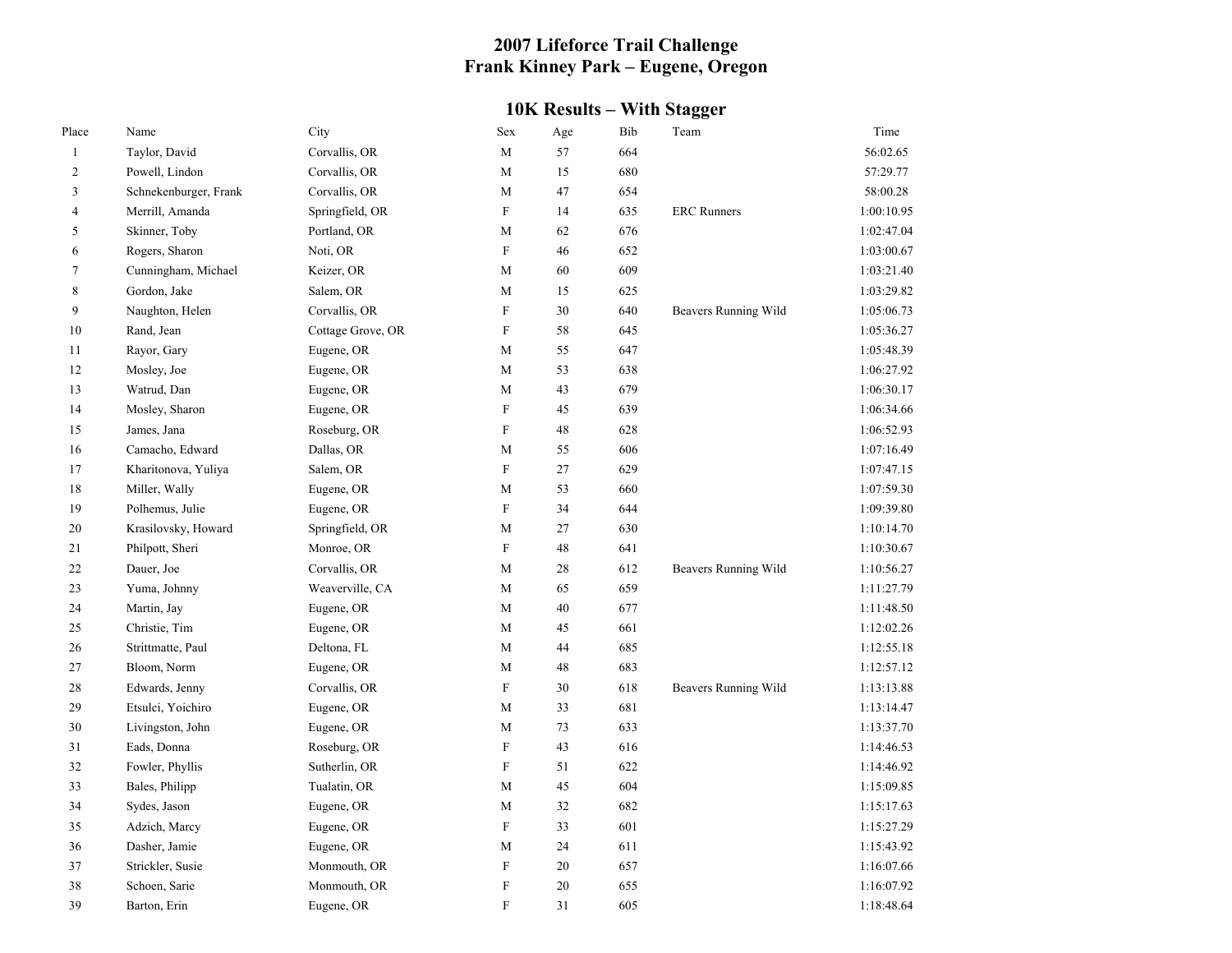| 40 | Martin, Dannette   | Eugene, OR      | F | 40 | 678 |                      | 1:19:05.07 |
|----|--------------------|-----------------|---|----|-----|----------------------|------------|
| 41 | Harris, Anne       | Newport, OR     | F | 36 | 626 |                      | 1:19:46.14 |
| 42 | Lingo, Johnny      | Weaverville, CA | M | 42 | 632 |                      | 1:19:48.65 |
| 43 | Ellis, Ryan        | Eugene, OR      | M | 33 | 619 |                      | 1:20:52.98 |
| 44 | Harris, John       | Eugene, OR      | M | 63 | 627 |                      | 1:22:09.07 |
| 45 | Schultz, Carrie    | Eugene, OR      | F | 41 | 684 |                      | 1:23:34.08 |
| 46 | Johnson, Erica     | Eugene, OR      | F | 31 | 671 |                      | 1:23:48.56 |
| 47 | Garnett, Gregory   | Corvallis, OR   | M | 30 | 623 | Beavers Running Wild | 1:25:12.22 |
| 48 | Antonellis, Daniel | Eugene, OR      | M | 33 | 602 |                      | 1:26:39.27 |
| 49 | Bales, Marlene     | Tualatin, OR    | F | 53 | 603 |                      | 1:34:17.65 |

## **10K Results – Based On Actual Time**

| Place          | Name                  | City              | Sex                       | Age | Bib | Team                        | Time       | Pace    |
|----------------|-----------------------|-------------------|---------------------------|-----|-----|-----------------------------|------------|---------|
| 1              | Powell, Lindon        | Corvallis, OR     | M                         | 15  | 680 |                             | 40:59.77   | 06:36.7 |
| 2              | Schnekenburger, Frank | Corvallis, OR     | M                         | 47  | 654 |                             | 43:00.28   | 06:56.2 |
| 3              | Taylor, David         | Corvallis, OR     | M                         | 57  | 664 |                             | 44:02.65   | 07:06.2 |
| $\overline{4}$ | Gordon, Jake          | Salem, OR         | M                         | 15  | 625 |                             | 46:59.82   | 07:34.8 |
| 5              | Watrud, Dan           | Eugene, OR        | M                         | 43  | 679 |                             | 48:30.17   | 07:49.4 |
| 6              | Krasilovsky, Howard   | Springfield, OR   | M                         | 27  | 630 |                             | 49:14.70   | 07:56.6 |
| 7              | Dauer, Joe            | Corvallis, OR     | M                         | 28  | 612 | Beavers Running Wild        | 49:56.27   | 08:03.3 |
| 8              | Naughton, Helen       | Corvallis, OR     | $\boldsymbol{\mathrm{F}}$ | 30  | 640 | <b>Beavers Running Wild</b> | 51:36.73   | 08:19.5 |
| 9              | Etsulci, Yoichiro     | Eugene, OR        | M                         | 33  | 681 |                             | 52:14.47   | 08:25.6 |
| 10             | Mosley, Joe           | Eugene, OR        | M                         | 53  | 638 |                             | 52:57.92   | 08:32.6 |
| 11             | Skinner, Toby         | Portland, OR      | M                         | 62  | 676 |                             | 53:47.04   | 08:40.5 |
| 12             | Martin, Jay           | Eugene, OR        | M                         | 40  | 677 |                             | 53:48.50   | 08:40.7 |
| 13             | Rayor, Gary           | Eugene, OR        | M                         | 55  | 647 |                             | 53:48.39   | 08:40.7 |
| 14             | Sydes, Jason          | Eugene, OR        | M                         | 32  | 682 |                             | 54:17.63   | 08:45.4 |
| 15             | Cunningham, Michael   | Keizer, OR        | M                         | 60  | 609 |                             | 54:21.40   | 08:46.0 |
| 16             | Miller, Wally         | Eugene, OR        | M                         | 53  | 660 |                             | 54:29.30   | 08:47.3 |
| 17             | Strittmatte, Paul     | Deltona, FL       | M                         | 44  | 685 |                             | 54:55.18   | 08:51.5 |
| 18             | Camacho, Edward       | Dallas, OR        | M                         | 55  | 606 |                             | 55:16.49   | 08:54.9 |
| 19             | Rogers, Sharon        | Noti, OR          | F                         | 46  | 652 |                             | 55:30.67   | 08:57.2 |
| 20             | Kharitonova, Yuliya   | Salem, OR         | $\boldsymbol{\mathrm{F}}$ | 27  | 629 |                             | 55:47.15   | 08:59.9 |
| 21             | Polhemus, Julie       | Eugene, OR        | $\boldsymbol{\mathrm{F}}$ | 34  | 644 |                             | 56:09.80   | 09:03.5 |
| 22             | Dasher, Jamie         | Eugene, OR        | M                         | 24  | 611 |                             | 56:13.92   | 09:04.2 |
| 23             | Christie, Tim         | Eugene, OR        | M                         | 45  | 661 |                             | 57:02.26   | 09:12.0 |
| 24             | Merrill, Amanda       | Springfield, OR   | F                         | 14  | 635 | <b>ERC</b> Runners          | 57:10.95   | 09:13.4 |
| 25             | Bloom, Norm           | Eugene, OR        | M                         | 48  | 683 |                             | 57:57.12   | 09:20.8 |
| 26             | Mosley, Sharon        | Eugene, OR        | $\mathbf F$               | 45  | 639 |                             | 59:04.66   | 09:31.7 |
| 27             | James, Jana           | Roseburg, OR      | $\boldsymbol{\mathrm{F}}$ | 48  | 628 |                             | 59:22.93   | 09:34.7 |
| 28             | Edwards, Jenny        | Corvallis, OR     | $\boldsymbol{\mathrm{F}}$ | 30  | 618 | Beavers Running Wild        | 59:43.88   | 09:38.0 |
| 29             | Ellis, Ryan           | Eugene, OR        | M                         | 33  | 619 |                             | 59:52.98   | 09:39.5 |
| 30             | Bales, Philipp        | Tualatin, OR      | M                         | 45  | 604 |                             | 1:00:09.85 | 09:42.2 |
| 31             | Rand, Jean            | Cottage Grove, OR | $\mathbf F$               | 58  | 645 |                             | 1:01:06.27 | 09:51.3 |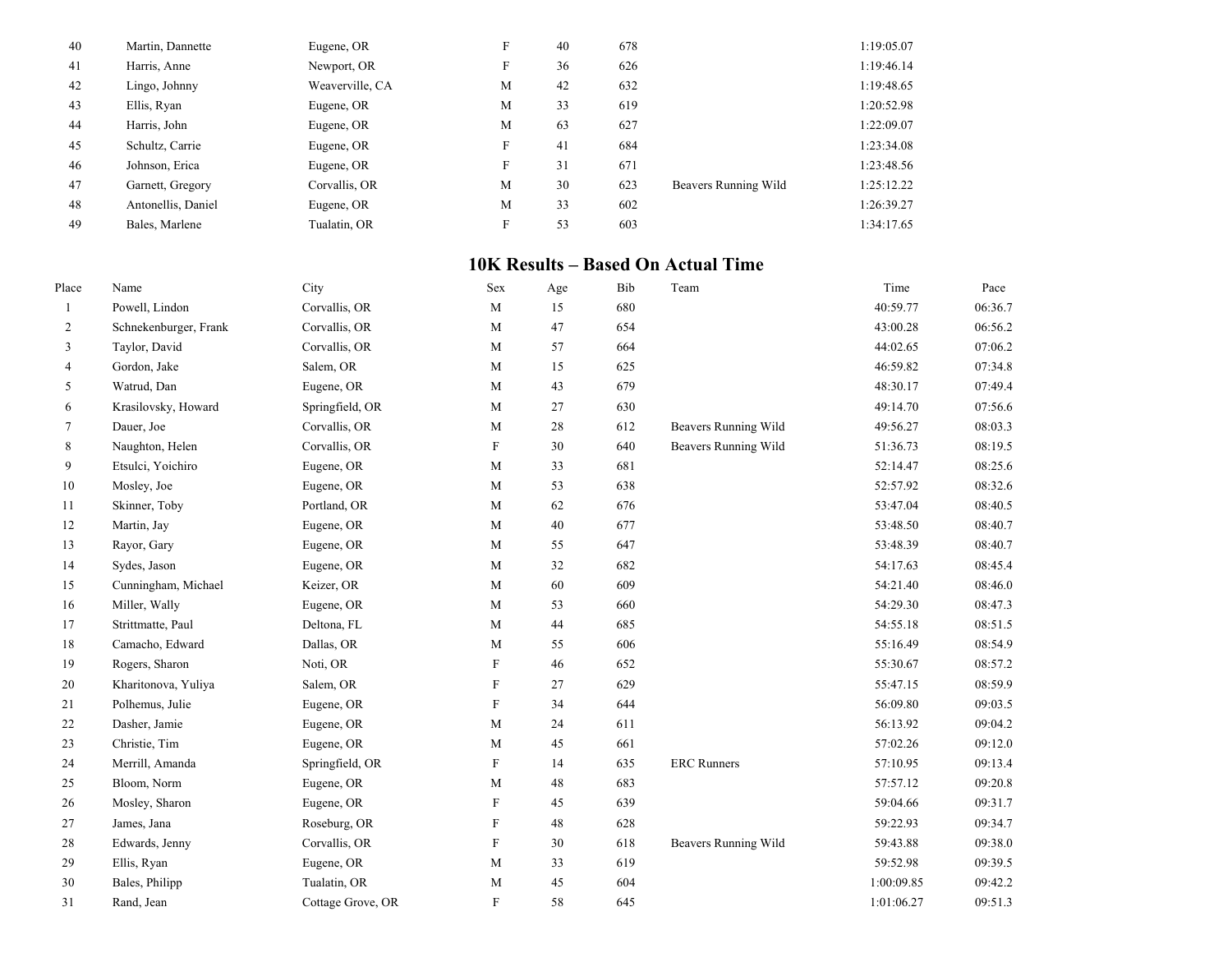| Lingo, Johnny      | Weaverville, CA | M            | 42 | 632 |                      | 1:01:48.65 | 09:58.2 |
|--------------------|-----------------|--------------|----|-----|----------------------|------------|---------|
| Adzich, Marcy      | Eugene, OR      | F            | 33 | 601 |                      | 1:01:57.29 | 09:59.6 |
| Strickler, Susie   | Monmouth, OR    | F            | 20 | 657 |                      | 1:02:37.66 | 10:06.1 |
| Schoen, Sarie      | Monmouth, OR    | F            | 20 | 655 |                      | 1:02:37.92 | 10:06.1 |
| philpott, sheri    | monroe, OR      | F            | 48 | 641 |                      | 1:03:00.67 | 10:09.8 |
| Yuma, Johnny       | Weaverville, CA | M            | 65 | 659 |                      | 1:03:57.79 | 10:19.0 |
| Garnett, Gregory   | Corvallis, OR   | M            | 30 | 623 | Beavers Running Wild | 1:04:12.22 | 10:21.3 |
| Eads, Donna        | Roseburg, OR    | F            | 43 | 616 |                      | 1:04:16.53 | 10:22.0 |
| Barton, Erin       | Eugene, OR      | $\mathbf{F}$ | 31 | 605 |                      | 1:05:18.64 | 10:32.0 |
| Antonellis, Daniel | Eugene, OR      | M            | 33 | 602 |                      | 1:05:39.27 | 10:35.4 |
| Livingston, John   | Eugene, OR      | M            | 73 | 633 |                      | 1:07:37.70 | 10:54.5 |
| Harris, Anne       | Newport, OR     | F            | 36 | 626 |                      | 1:07:46.14 | 10:55.8 |
| Martin, Dannette   | Eugene, OR      | F            | 40 | 678 |                      | 1:08:35.07 | 11:03.7 |
| Fowler, Phyllis    | Sutherlin, OR   | $\mathbf{F}$ | 51 | 622 |                      | 1:08:46.92 | 11:05.6 |
| Johnson, Erica     | Eugene, OR      | F            | 31 | 671 |                      | 1:10:18.56 | 11:20.4 |
| Schultz, Carrie    | Eugene, OR      | F            | 41 | 684 |                      | 1:13:04.08 | 11:47.1 |
| Harris, John       | Eugene, OR      | M            | 63 | 627 |                      | 1:13:09.07 | 11:47.9 |
| Bales, Marlene     | Tualatin, OR    | F            | 53 | 603 |                      | 1:28:17.65 | 14:14.5 |
|                    |                 |              |    |     |                      |            |         |

## **5K Results**

| Place | Name                | City          | Sex         | Age | Bib | Time     | Pace    |
|-------|---------------------|---------------|-------------|-----|-----|----------|---------|
|       | Laan, Brandon       | Honolulu, HI  | M           | 23  | 631 | 17:06.64 | 05:31.2 |
| 2     | Strandberg, Eddie   | Eugene, OR    | M           | 25  | 656 | 17:16.12 | 05:34.2 |
| 3     | McDermott, Penny    | Corvallis, OR | F           | 33  | 634 | 18:39.39 | 06:01.1 |
| 4     | Bateham, Erik       | Corvallis, OR | M           | 17  | 672 | 19:02.04 | 06:08.4 |
| 5     | Osterhaut, Logan    | Eugene, OR    | M           | 15  | 665 | 19:26.50 | 06:16.3 |
| 6     | Bateham, David      | Corvallis, OR | M           | 47  | 673 | 19:55.03 | 06:25.5 |
| 7     | Trachtenberg, Larry | Eugene, OR    | M           | 53  | 658 | 20:29.04 | 06:36.5 |
| 8     | Houghton, James     | Eugene, OR    | M           | 36  | 675 | 21:41.64 | 06:59.9 |
| 9     | Wells, John         | Eugene, OR    | M           | 54  | 674 | 21:44.59 | 07:00.8 |
| 10    | Clark, Richard      | Eugene, OR    | M           | 53  | 669 | 22:38.44 | 07:18.2 |
| 11    | Foulke, Chris       | Corvallis, OR | M           | 57  | 670 | 24:31.57 | 07:54.7 |
| 12    | Mitchell, Michael   | Eugene, OR    | M           | 13  | 637 | 25:07.18 | 08:06.2 |
| 13    | Correll, Chris      | Eugene, OR    | M           | 14  | 607 | 25:14.84 | 08:08.7 |
| 14    | Osterhaut, Bryan    | Eugene, OR    | M           | 45  | 666 | 25:33.93 | 08:14.8 |
| 15    | Golicic, Susan      | Eugene, OR    | $\mathbf F$ | 40  | 624 | 26:01.65 | 08:23.8 |
| 16    | Plews, Andy         | Eugene, OR    | M           | 35  | 642 | 26:51.19 | 08:39.7 |
| 17    | Richmond, Seven     | Albany, OR    | M           | 32  | 651 | 26:51.71 | 08:39.9 |
| 18    | Richmond, Abrin     | Albany, OR    | M           | 10  | 648 | 26:52.35 | 08:40.1 |
| 19    | Fishbain, Jason     | Madison, WI   | M           | 38  | 621 | 28:44.44 | 09:16.3 |